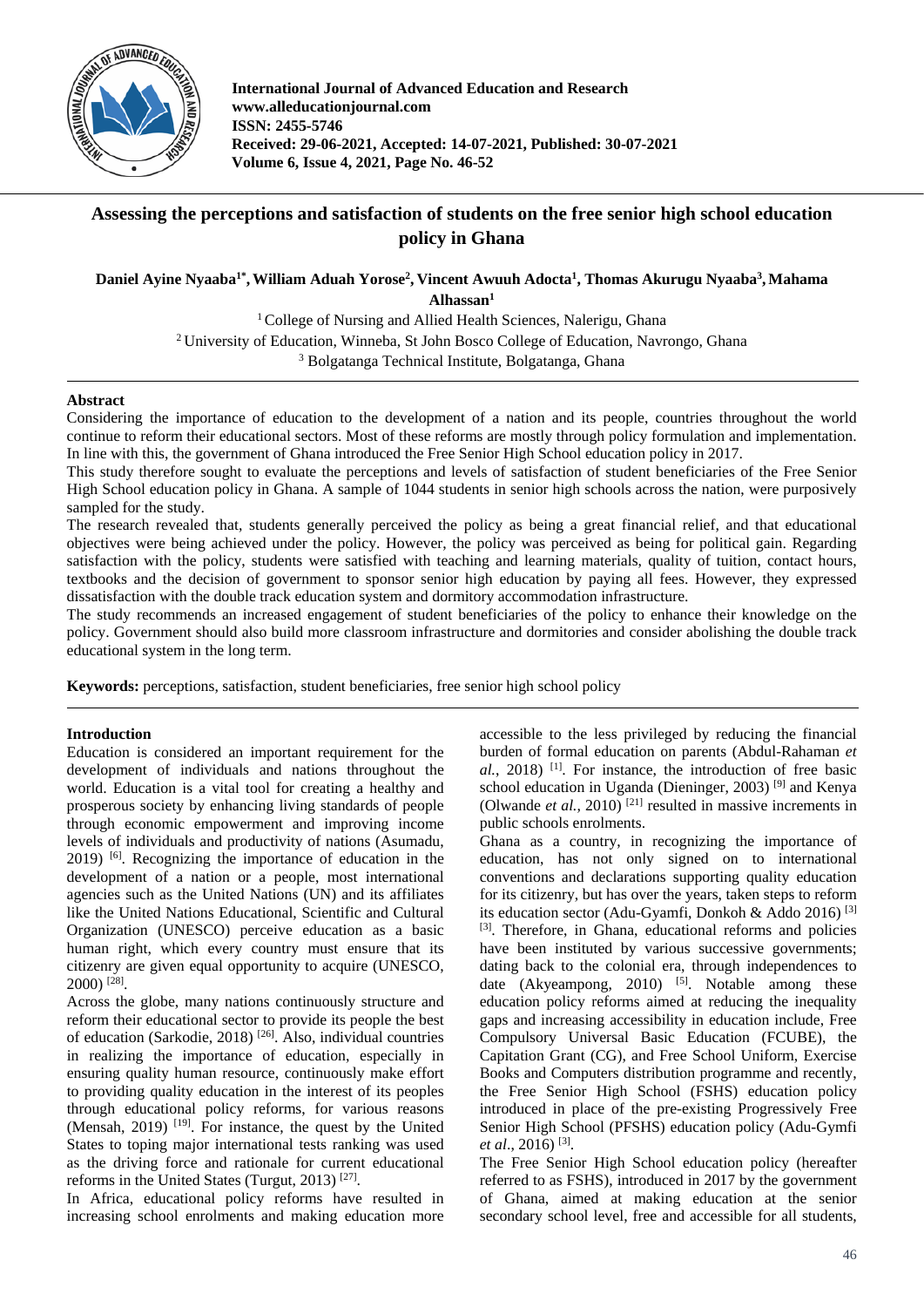starting from the 2017/2018 academic year (Abdul-Rahaman *et al.*, 2018)<sup>[1]</sup>. This is in line with article 25 1b of the 1992 Constitution states that "Secondary education in its different forms including technical and vocational education, shall be made generally available and accessible to all by every appropriate means, and in particular, by the progressive introduction of free education" (Free SHS Policy, 2018).

The Free Senior High School is aimed among other things at ensuring educational inclusion, particularly of the less privileged in society, by reducing financial burden on parents and increasing accessibility among others, in our second cycle institutions (Free SHS Policy, 2018). This is in line with the Sustainable Development Goals (SDGs) goal four, target one of which states that "by 2030, all boys and girls complete free equitable and quality primary and secondary education leading to relevant and effective learning outcomes." According to Free SHS Policy (2018), the policy provides for free tuition, admission fee, textbooks, library fees, science center fees, and fees for ICT, examination fee, payment of utility fee, boarding and meals. This intervention is seen by Ghanaians as an appropriate educational policy in ensuring proper education of Ghanaian children. The policy also has the support of civil society and the Trade Union Congress (TUC), Ghana who described it as "the most important social intervention programme that has been implemented in our country since independence'' because it beliefs the FSHS policy is an appropriate way of sharing the national cake (Baah, 2017)  $[8]$ . However, it's bedevilled with implementation challenges; notably, inadequate infrastructure and Teaching and Learning materials, and some interim interventions such as the Double Tract System of student placement in Senior High Schools (Asumadu, 2019)<sup>[6]</sup>.

Students in senior high schools are important stakeholders of FSHS policy; since they are direct beneficiaries of the policy programme. Therefore, the objective of this research was to assess the perceptions and satisfaction of student beneficiaries of the Free Senior High School Education Policy implementation in Ghana and to review the policy for the benefit of Ghanaian children.

### **Material and Methods 1. Study Design**

One thousand and forty-four (1044) student respondents were selected through snowballing and based on a confidence interval of 95% and margin of error of 3% (Hunter, n.d.). The study was a cross sectional survey, involving student beneficiaries of the FSHS education policy in Ghana. This design was suitable because the variables of interest such as perceptions or levels of satisfaction with FSHS education policy were assessed at one point in time, without regard to duration. Therefore, the perceptions and satisfaction of FSHS beneficiary students were evaluated at one point in time. The cross sectional study design was employed because it ensured data was collected quickly and it was appropriate for the descriptive analyses used in this study (Hennekens, 1987)<sup>[12]</sup>.

# **2. Sampling Procedures and Data Collection Tool**

The purposive sampling technique was employed in selecting respondents for inclusion in the study. This is because, student are important stakeholders and beneficiaries of the policy programme and are therefore

better placed to provide opinion on their perception and satisfaction of the policy. Research assistants were assigned to every region and tasked to identify and select students in senior high schools within their respective regions, who were beneficiaries of FSHS through snowballing. Therefore, the various regional Research Assistants purposively sampled student beneficiaries of FSHS policy programme and collected data on their opinions of the policy implementation, using a link to the questionnaire on their mobile phones. Therefore, a structured questionnaire was used as tools/instruments for data collection.

To ensure reliability of the tool and validity of data collection, the questionnaires were pre-tested on a few students. Identified mistakes were amended, before administering to the respondents involved in the study.

# **3. Data/Statistical Analysis**

Data on knowledge of students on the Free Senior High school education policy indicators, their perceptions about the programme and the level of satisfaction of the students and parents on the policy, including socio-demographic characteristics of student respondents were collected. An excel sheet was generated from the google forms, some variables were recoded and imported into Statistical Package for Social Sciences (SPSS) software version 20 and analyzed. The results were presented in the form of tables for easy comprehension. The analyses mainly involved generation descriptive statistics.

# **4. Ethical Issues**

The study protocol was reviewed and approved by school heads and management of some institutions. Adequate provision was made in the questionnaires explaining explicitly the study protocol, and every respondent needed to read a consent statement and agree before participating. Also, participation was voluntary and participants had a choice of deciding to participate or decline participation.

Furthermore, no name or identifiable indicator was used during data collection, analyses and reporting. Additionally, confidentiality of information was ensured to protect the privacy. Anonymity was also ensured in administering the questionnaire; so data obtained could not be linked to respondents to curtail possible victimization.

### **Results and Discussion**

### **1. Background Information of Student Respondents**

The background information of the 1044 students involved in the study is presented on *Table 1*. It included the age categories of the students, year group, programme of study, religion and whether their schools operated the double track educational system. The results indicate that, majority 423 (40.5%) of the student respondents, were in their third year of senior high education and the least 225 (21.6%) were in their first year; implying that most respondents have had adequate experience on the policy programme and were therefore in the position to assess the policy. Furthermore, students from across all programmes were selected, with the majority 459 (44.0%) offering General Arts. This also suggests that, views on the policy programme expressed here were representative of SHS students across the different programmes. It is also worth noting that, most schools operated the double track system as confirmed by 810 (77.6%) students.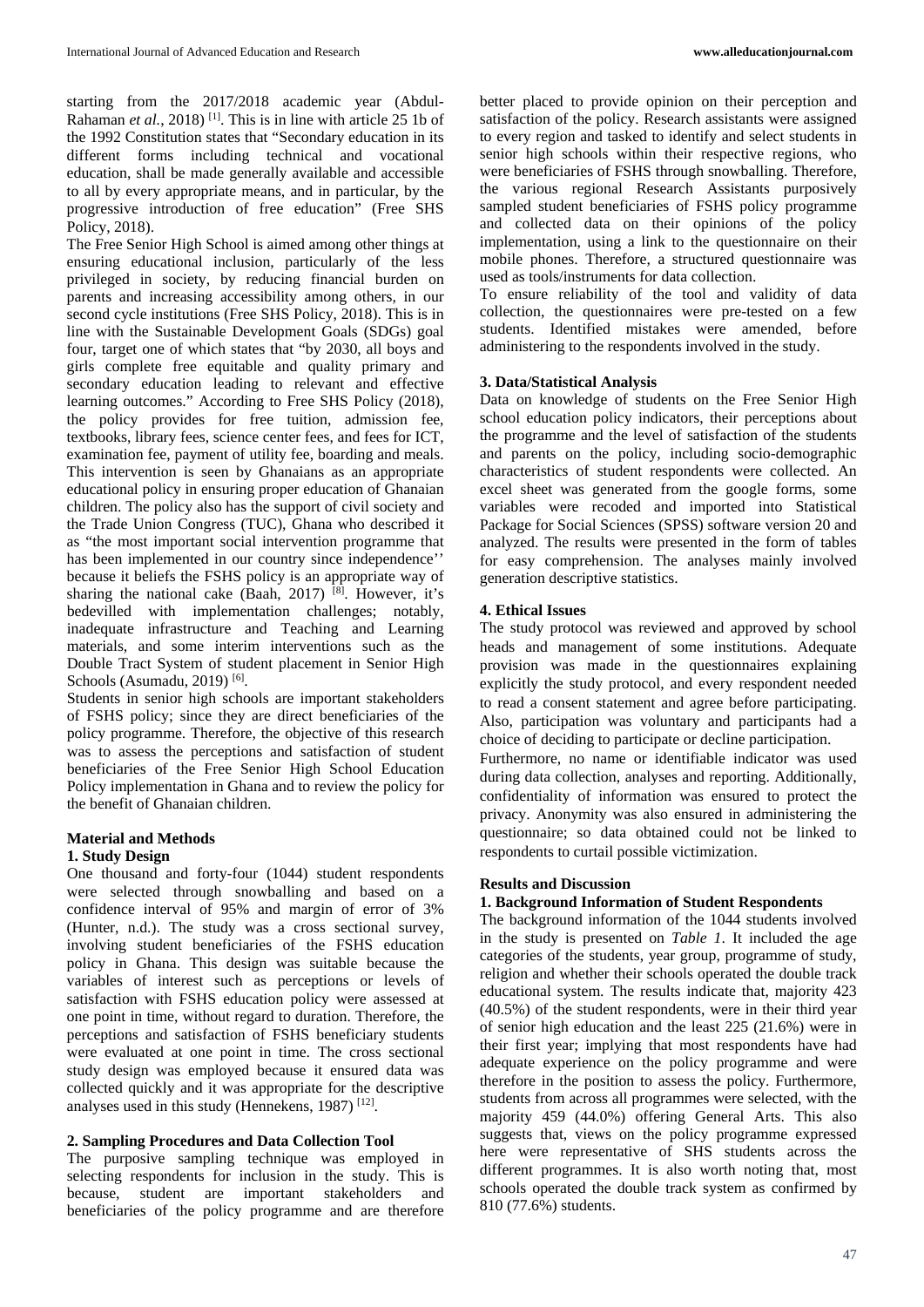| <b>Variable</b>             |                             | <b>Frequency</b> | Percentage $(\% )$ |
|-----------------------------|-----------------------------|------------------|--------------------|
| Gender of Student           | Male                        | 675              | 64.7               |
|                             | Female                      | 369              | 35.3               |
|                             | < 18                        | 315              | 30.2               |
|                             | 18-20                       | 441              | 42.2               |
| Age (years)                 | $21 - 24$                   | 270              | 25.9               |
|                             | $25 - 30$                   | 18               | 1.7                |
|                             | Christian                   | 837              | 80.2               |
| Religion                    | Muslim                      | 198              | 19.0               |
|                             | <b>Traditional Religion</b> | 9                | 0.9                |
|                             | $1st$ year                  | 225              | 21.6               |
| Year Group                  | $2nd$ year                  | 396              | 37.9               |
|                             | 3rd year                    | 423              | 40.5               |
|                             | Pure/General Science        | 279              | 26.7               |
|                             | <b>Agricultural Science</b> | 36               | 3.4                |
|                             | <b>General Arts</b>         | 459              | 44.0               |
| Programme of Study          | <b>Visual Arts</b>          | 18               | 1.7                |
|                             | <b>Business Studies</b>     | 36               | 3.4                |
|                             | Home Economics (Science)    | 144              | 13.8               |
|                             | <b>Technical Programme</b>  | 72               | 6.9                |
|                             | Yes                         | 810<br>77.6      |                    |
| Operate Double Track System | N <sub>o</sub>              | 234              | 22.4               |
| Total                       |                             | 1044             | 100.0              |

**Table 1:** Background Information of Student Respondents

#### **2. Perceptions of Students on the Free Senior High School (FSHS) Education Policy**

Results on an assessment of student's perceptions of the FSHS policy are presented on *Table 2*. The student were assessed on some perception indicators of FSHS identified in literature, using the Likert scale; Strongly Agree; Agree; Undecided; Disagree; Strongly Disagree.

The results indicated that, 43.1% strongly agreed and 37.1% agreed (indicating 80.2% of students) perceived the Free SHS policy as a great help to their parents, because they enjoy free senior high education; where fees are fully paid by government. However, 3.4% strongly disagreed and 12.1% disagreed (representing 15.5%) disagreed with that perception, whereas 4.3% were undecided. This means that, most students were of the perception that the policy was a great support to their parents. This findings agrees perfectly with Abdul-Rahaman *et al.*, (2018)<sup>[1]</sup> who described the policy as "a great relieve to parents" considering the fact the financial burden of paying school fees was taken off parents. Also, according to Inoue and Oketch (2008) [16], removing only tuition cost of free education was important, but not sufficient in ensuring equity and removing disparities in education for poor households. Therefore, to ensure proper rollout of free education programmes, other education related cost, other than tuition fees must be catered for by the sponsor for total relief.

Regarding the perceived importance of the policy, 37.1% strongly agreed and 42.2% agreed (indicating 79.3% agreed) it was an important educational policy. However, 3.2% strongly disagreed and 12.1% disagreed (indicating 15.5%) disagreed, whereas 5.2% were undecided. This means the policy was generally perceived important. This finding is in line with the perception of the Ghana Trade Union Congress (TUC), who describe the policy as "the most important social intervention programme that has been implemented in our country since independence" (Baah, 2017)<sup>[8]</sup>.

Also, 28.4% strongly agreed and 38.8% agreed (indicating 67.2% agreed) that the Free SHS policy was implemented by government to their benefit of all Ghanaian students.

However, 4.3% strongly disagreed and 21.6% disagreed (indicating 25.9% disagreed) with that perception, and 9.2% were undecided. This means that, the students agree the policy was implemented by government to the benefit of all Ghanaian students. This finding is in line with the TUC's believes that FSHS is the most appropriate way to disburse national recourses. This finding also agrees with the President of Ghana, Nana Addo Dankwa Akufo-Addo; under whose government the programme was introduced, that "the cost of providing free secondary school education would be cheaper than the alternative of an uneducated and unskilled workforce" (Baah, 2017)<sup>[8]</sup>. Contrary to this, IMANI, Ghana; a policy think tank, disagree on the "freefor-all" approach of the policy (IMANI, 2018)<sup>[15]</sup>. IMANI was of the opinion that, it should have been limited to only students from poor backgrounds and allowed parents who could afford to pay the fees of their wards to do so, to safe the already limited resources for other equally pressing needs (IMANI, 2018)<sup>[15]</sup>. Also, the Northern Network for Education Development (NNED), agreed with IMANI on the same grounds that, the free senior high policy was 'need blind,' in that, students from low, middle and high income households, were all given the same level of sponsorship (Ibrahim, 2018) [14] .

In addition, 24.1% strongly agreed and 25.9% agreed (indicating 50.0% agreed) that the Free SHS policy was implemented by government for political benefit. However, 32.8% disagreed and 11.2% strongly disagreed (totaling 44.0% disagreed) with that perception, and 6.0% students were undecided. This implies half of the students agree the policy was for political gain. This perception may be because the policy was a campaign pledge and a flagship programme of the New Patriotic Party (NPP) led government, which won the 2016 elections in Ghana.

Concerning the students perceived involvement in the FSHS policy implementation, 20.7% strongly agreed and 44.8 %% agreed (indicating 65.5% agreed) they have been involved. However, 20.7% disagreed and 5.2% strongly disagreed (25.9% disagreed) to their involvement, and 8.6% were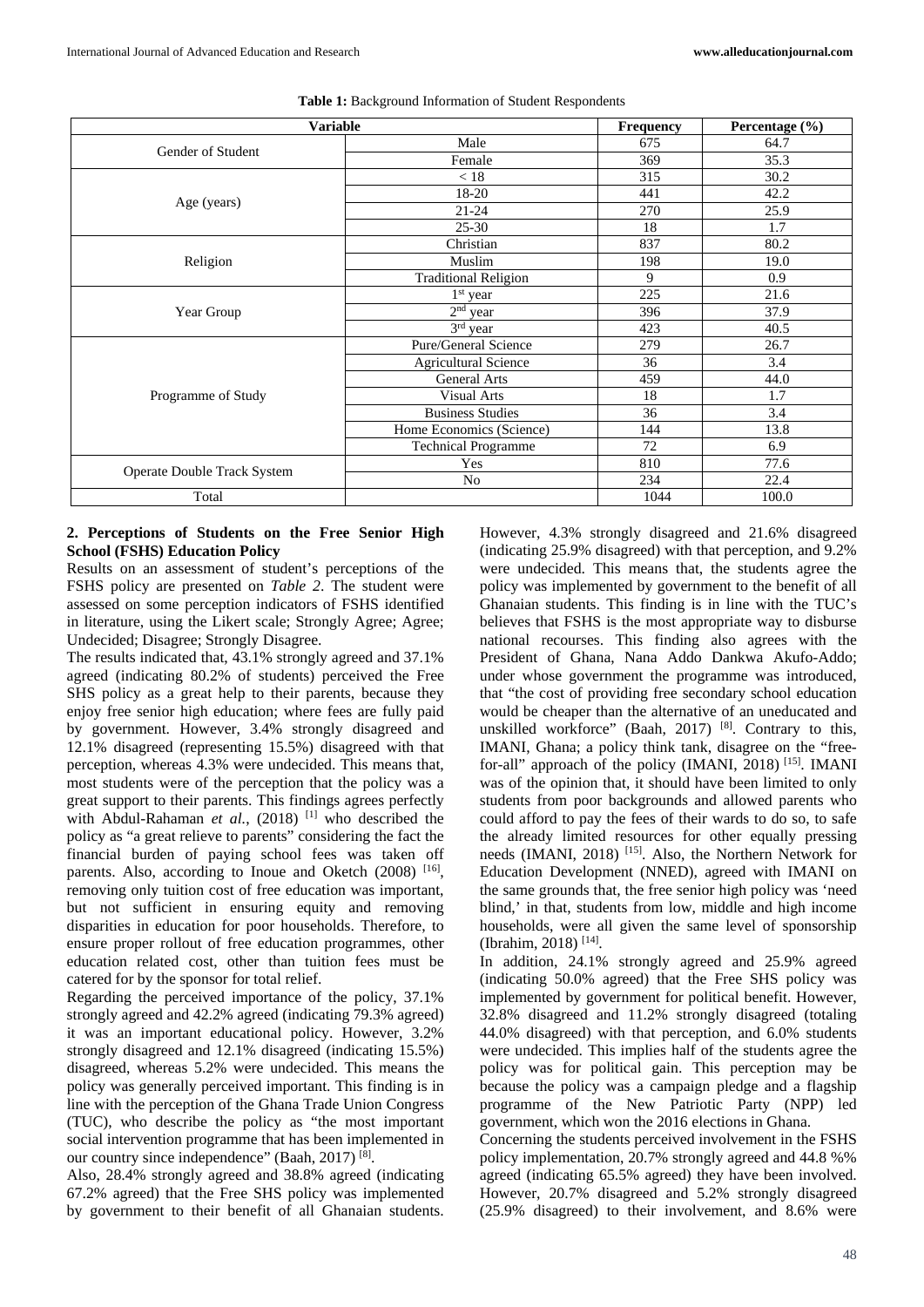undecided. The results indicate that the involvement of students in the FSHS policy implementation was above average. A study conducted by Kyeremanteng (2016)<sup>[17]</sup>, on stakeholder participation on the formulation and implementation of the free senior school policy, reported of adequate stakeholder involvement in the policy formulation and implementation process as contained in this study. Stakeholder involvement in policy formulation and implementation is important because, proactive engagement of stakeholders is central to the success of the free senior school policy in Ghana (Kyeremanteng, 2016)<sup>[17]</sup>.

Furthermore, on students perception of FSHS and achievement of their educational objectives; including covering the course outlines, 19.0% strongly agreed and 31.9 %% agreed (indicating 50.9%) of students agreed their educational objectives were being met. However, 28.4% disagreed and 12.1% strongly disagreed (indicating 40.5% disagreed), while 8.6% were undecided. Though close to half (40.5%) of the students believe their educational objectives were not met under FSHS, the conclusion drawn is that students believe educational objectives were being achieve; since slightly above half (50.9%) agreed their educational objectives were met under FSHS. This finding agrees well with Duflo, Dupas and Kremer  $(2019)$ <sup>[10]</sup> who reported that educational sponsorships improved educational achievement especially at the secondary and the tertiary levels. According to Duflo et al., (2019)<sup>[10]</sup>, educational scholarships also enhanced the chances of finishing secondary education by twenty five percent.

Regarding the role of FSHS on improving standards of living, 37.1% strongly agreed and 46.6% agreed; indicating 83.7% agreed FSHS enhanced standards of living. However,

12.9% disagreed and 3.4% strongly disagreed (16.3% disagreed) on the policy improving standards of living, and none (zero) were undecided. This implies the students perceive the policy to improving the economic status of families of households. This finding is supported by Adu-Ababio and Osei  $(2018)$ <sup>[2]</sup> who reported in a research to evaluate the impact of educational policy on household poverty and inequality reported that, the policy was a poverty alleviation strategy for households. This may be due to the fact that, when parents do not pay the fees of their wards in senior high schools, monies that would have been used to pay school fees, could be invested in the family to enhance their livelihood.

Finally, regarding how students felt about resources to implement the FSHS policy in their schools, 21.6% strongly agreed and 29.3% agreed (indicating 50.9%) agreed there were adequate resources. However, 27.6 % disagreed and 14.7 % strongly disagreed (42.3% disagreed) and 6.9% were undecided. Contrary to this finding, a study that evaluated educational policy documents in East African countries, to determine their implementation success compared to their original intent, was of the perception that, most educational policies are either not implemented at all, or their implementation outcomes were below expectations, because they were mostly formulated without the needed resource support (Psacharopoulos, 1989)<sup>[23]</sup>. To curb this, Sarkodie  $(2018)$  <sup>[26]</sup> and Mensah (2019)<sup>[19]</sup>, suggested that, for inclusive education programmes or policies to succeed in Ghana, it requires adequate provision of resources and support from all arms of government, as well as effective monitoring and evaluation frameworks to track their progress.

|   |                                                                                                                                                                                     | <b>SA</b> |               | A |               | U        |               | D   |               | SD  |               |
|---|-------------------------------------------------------------------------------------------------------------------------------------------------------------------------------------|-----------|---------------|---|---------------|----------|---------------|-----|---------------|-----|---------------|
|   | <b>Perception Indicators</b>                                                                                                                                                        |           | $\frac{0}{0}$ | F | $\frac{6}{6}$ | F        | $\frac{0}{0}$ | F   | $\frac{0}{0}$ | F   | $\frac{6}{6}$ |
|   | I perceive the FSHS policy as a great help to my parents because I enjoy free<br>secondary education.                                                                               | 450       | 43.1 387 37.1 |   |               | 45       | 4.3           | 126 | 12.1          | 36  | 3.4           |
|   | I perceive the FSHS policy is an important educational programme.<br>٠                                                                                                              | 387       | 37.1          |   | 441 42.2      | 54       | 5.2           | 126 | 12.1          | 36  | 3.4           |
|   | I feel the FSHS policy is properly implemented by government to my benefit<br>and all Ghanaian children.                                                                            | 297       |               |   | 28.4 405 38.8 | 72       | 9.2           | 225 | 21.6          | 45  | 4.3           |
| ٠ | I feel the FSHS policy is implemented by government for political gain or<br>benefit.                                                                                               | 252       | 21.4 270 25.9 |   |               | 63       | 6.0           | 342 | 32.8 117 11.2 |     |               |
| ٠ | I feel involved in the FSHS policy implementation processes and my views<br>are welcomed on improving it.                                                                           | 216       |               |   | 20.7 468 44.8 | 90       | 8.6           | 216 | 20.7          | 54  | 5.2           |
|   | The FSHS is helping me adequately achieve most of my educational<br>٠<br>objectives; by covering the course outlines.                                                               | 198       |               |   | 19.0 333 31.9 | 90       | 8.6           | 297 | 28.4          | 126 | 12.1          |
|   | Due to FSHS, the living standards of my family has improved because my<br>parents can use my school fees to support the family.                                                     | 387       |               |   | 37.1 486 46.6 | $\Omega$ | $\Omega$      | 135 | 12.9          | 36  | 3.4           |
| ٠ | I feel my school has the needed resources (funding, Teaching and Learning<br>Materials, Teachers, infrastructure) etc to support smooth implementation of<br>Free SHS in my school. | 225       | 21.6 306 29.3 |   |               | 72       | 6.9           | 288 | 27.6          |     | 153 14.7      |

**Table 2:** Perceptions of Students on the Free Senior High School (FSHS) Education Policy

Key: SA= Strongly Agree; A= Agree; U= Undecided; SD = Strongly Disagree; D=Disagree; F= Frequency; %= Percentage;

Source: Field work data (2020). Total (number of students interviewed) =  $1044$ 

### **3. Satisfaction of Student on the Free Senior High School (FSHS) Education Policy**

Results on an assessment of student's satisfaction with the FSHS policy are presented on *Table 3*. The student were assessed on some identified satisfaction indicators of FSHS, using the scale; Very satisfied; Satisfied; Undecided; Dissatisfied; Very dissatisfied.

The results showed that, 29.3% were very satisfied and 44.0% were satisfied (representing 73.3% satisfaction) with

the decision of government to absorb all fees for SHS students. On the other hand, 15.5% were dissatisfied and 5.2% very dissatisfied (representing 20.7% dissatisfaction) with that policy indication, whereas 6.0% were undecided. Regarding targeting of the policy to the needs of beneficiaries, 47.4% were very satisfied and 33.6% satisfied that (representing 81.0% satisfaction) the policy was targeted to all students in senior high school students; whether poor or rich. In contrast, 10.3% were dissatisfied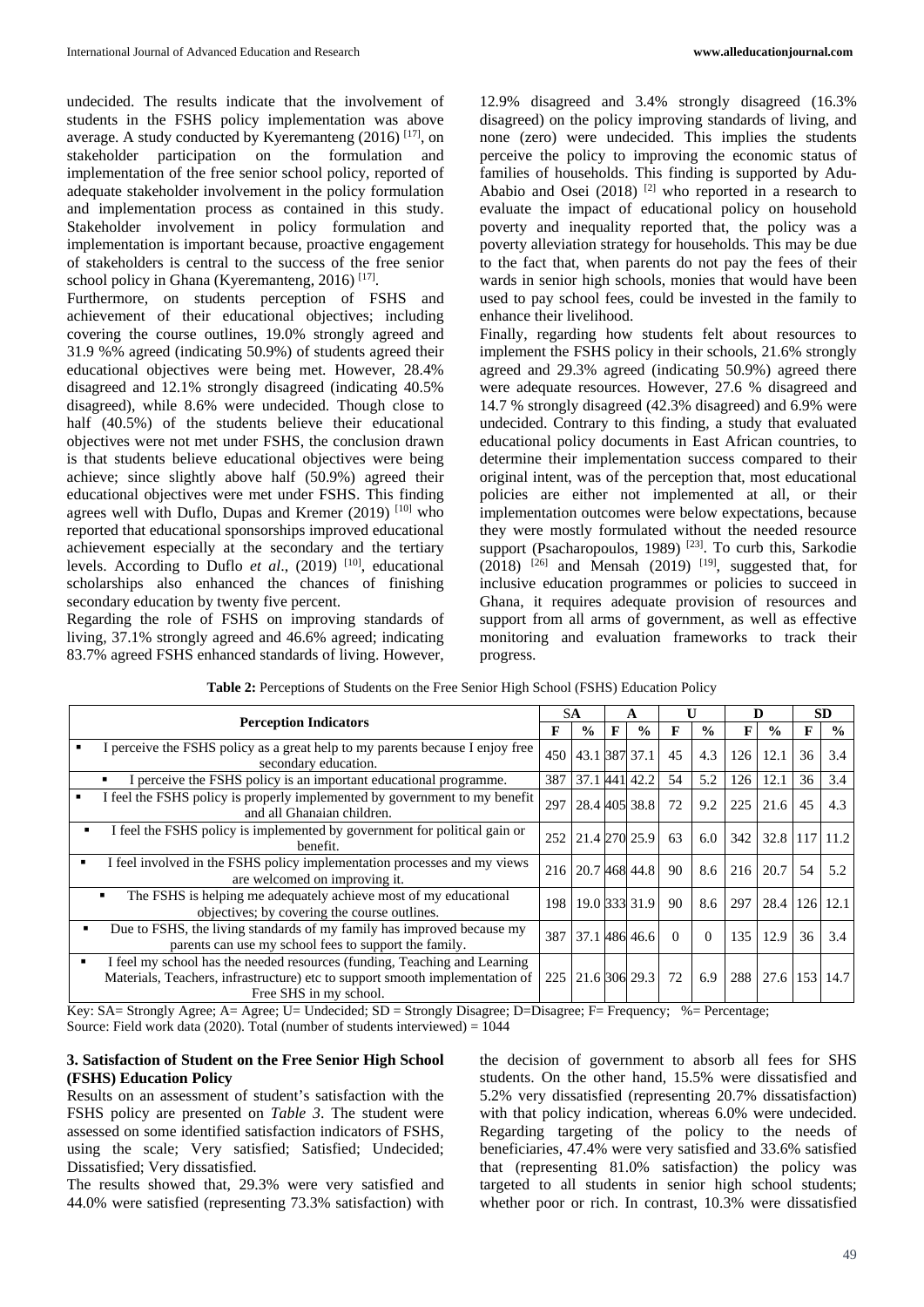and 4.3% very dissatisfied (representing 14.6% dissatisfaction) with that policy indication, and 4.3% were undecided. These findings implied that, students were highly satisfied that government pays fees for all students in senior high school students; whether poor or rich, and also the decision of government to absorb all fees for SHS students. This infered that most students found it appropriate that government paid fees for all SHS students irrespective of one's economic background; rich or poor, and they also found it worthy that all fees were paid; without living some out. According to Abdul-Rahaman (2018) <sup>[1]</sup>, a major achievement of the free senior high education policy is that, it has been able to relief parents of the financial burden of educating their children in senior high schools. Government providing relief by paying all fees may therefore be the reason accounting for the high levels satisfaction expressed in this study, by the students. However, IMANI, Ghana; a policy think tank, was of the opinion that, only students from poor backgrounds should have been covered, and allow parents who could afford to pay the fees of their wards to do so, to safe the already limited resources for other equally pressing needs (IMANI, 2018)<sup>[15]</sup>. Also, the Northern Network for Education Development (NNED), agrees with IMANI, Ghana on the grounds that, the free senior high policy was 'need blind,' in that, students from low, middle and high income households, are all given the same level of sponsorship (Ibrahim, 2018)<sup>[14]</sup>. This is in line with the perception of IMANI, Ghana that policy is not need-based in addressing the inequality gaps between rich and poor Ghanaians, considering non-fee costs of education and poor state of rural schools and Technical Vocational Education Training Institutions in Ghana.

In relation to satisfaction with teaching and learning, half of the 1044 student respondents (50.0%) were satisfied with teaching and learning materials, whereas 46.8% were dissatisfied with the teaching and learning materials provided under FSHS. Though half of the students appeared satisfied with teaching and learning materials provided, it's worth noting that close to half of them replied dissatisfied as well. Secondly, on the subject of satisfaction with the quality of tuition or Teachers, 57.4% of satisfaction was recorded whiles 36.2% were dissatisfied. This implied that, the students were about 7.4% more satisfied with the quality of tuition or Teachers than the teaching and learning materials provided. This may be attributed to the recruitment of new teachers, under the FSHS programme, as reported by Asumadu (2019)  $[6]$  and Mensah (2019)  $[19]$ . Furthermore, regarding satisfaction with the quality and usefulness of textbooks and other supplementary readers provided under FSHS, 63.8% of the students were satisfied. Finally, in relation to satisfaction with the number of contact hours students receive, 62.1% of the students were satisfied. This finding is a confirmation of the findings of Mensah (2019) [19] that the FSHS policy implementation under the double track system, has resulted in increased contact hours; hence the students being satisfied.

About satisfaction with the dormitory accommodation infrastructure of their schools, only 9.5% of students were very satisfied and 32.8% satisfied (representing 42.3% satisfaction) with it. In contrast, 30.2% were dissatisfied and 21.6% very dissatisfied (representing 51.8% dissatisfaction) with the dormitory accommodation, and 6.0% were undecided. The dissatisfaction expressed may be attributable

to increased school enrolments (Asumadu, 2019)<sup>[6]</sup> and increased access (Mensah, 2019)<sup>[19]</sup> due to the free senior high education, resulting in overcrowding in dormitory of senior high schools. According to Ababio & Osei, (2018)<sup>[2]</sup>, it could also be a result of increased retention of students in senior high schools due to reduced school dropout rates.

Concerning quality of meals provided under the policy, 10.3% of students were very satisfied and 31.9% satisfied (representing 42.2% satisfaction) with food quality. However, 36.2% were dissatisfied and 16.4% very dissatisfied (representing 52.6% dissatisfaction) with the dormitory accommodation, whereas 6.0% were undecided. This implies, slightly more than half of students expressed dissatisfaction on quality of meals provided under the policy. This may be a result of the increased number of students due to the increased enrolment under FSHS. It may also be because the sponsor (government) was not providing adequate resources for proper feeding of all students. As reported by Poku, Aawaar and Worae (2013) <sup>[22]</sup>, educational reforms in Ghana over the years do not achieve the needed results, because they are mostly not well thought through or implemented inappropriately mostly due to times due to inadequate resource provision or socio-economic and political constraints. Another study that evaluated educational policy documents in East African countries, to determine the implementation success of free education programmes or policies compared to their original intent, was of the perception that, most of them are either not implemented at all, or implementation outcomes are below expectations because they are mostly stated without an implementation financial plan or policy itself was poorly formulated (Psacharopoulos, 1989)<sup>[23]</sup>.

On satisfaction with the implementation of the Double Track Education System, only 10.3% of students were very satisfied and 15.5% satisfied (representing 25.8% satisfaction) with its implementation. However, 29.3% were dissatisfied and 34.5% very dissatisfied (representing 63.8% dissatisfaction) with its implementation, whereas 10.3% were undecided. This suggest most of the students expressed dissatisfaction with the Double Track Education System under the policy. The Double Track Education System was a measure introduced by the FSHS secretariat under the Education Ministry of Ghana to contain the increased number of students as a result of the FSHS and also make senior high education more accessible to Ghanaian students. According to the FSHS secretariat, "it is an intervention that allows schools to accommodate more students within the same facility and is often motivated by its potential to reduce overcrowding" (Free SHS Policy Secretariat, 2018). The Double Track Education System attracted the greatest dissatisfaction expressed in this study. This has not come as a surprise because it's seen as a common problem of FSHS as contained in literature (Asumadu, 2019)<sup>[6]</sup>. Also, the Double Track Education, attracted the displeasure of policy think tank such as IMANI and right-based public policy research and advocacy organizations like the Integrated Social Development Center (ISODEC), and Teacher unions like the National Association of Graduate Teachers (NAGRAT) at its introduction. (Atilego, 2018)<sup>[7]</sup>. Also at its introduction, it is on record that, the Ghana National Education Campaign Coalition (GNECC) even called for it to be put on hold for extensive engagements with stakeholders (Atilego, 2018)<sup>[7]</sup>. Though some Ghanaians in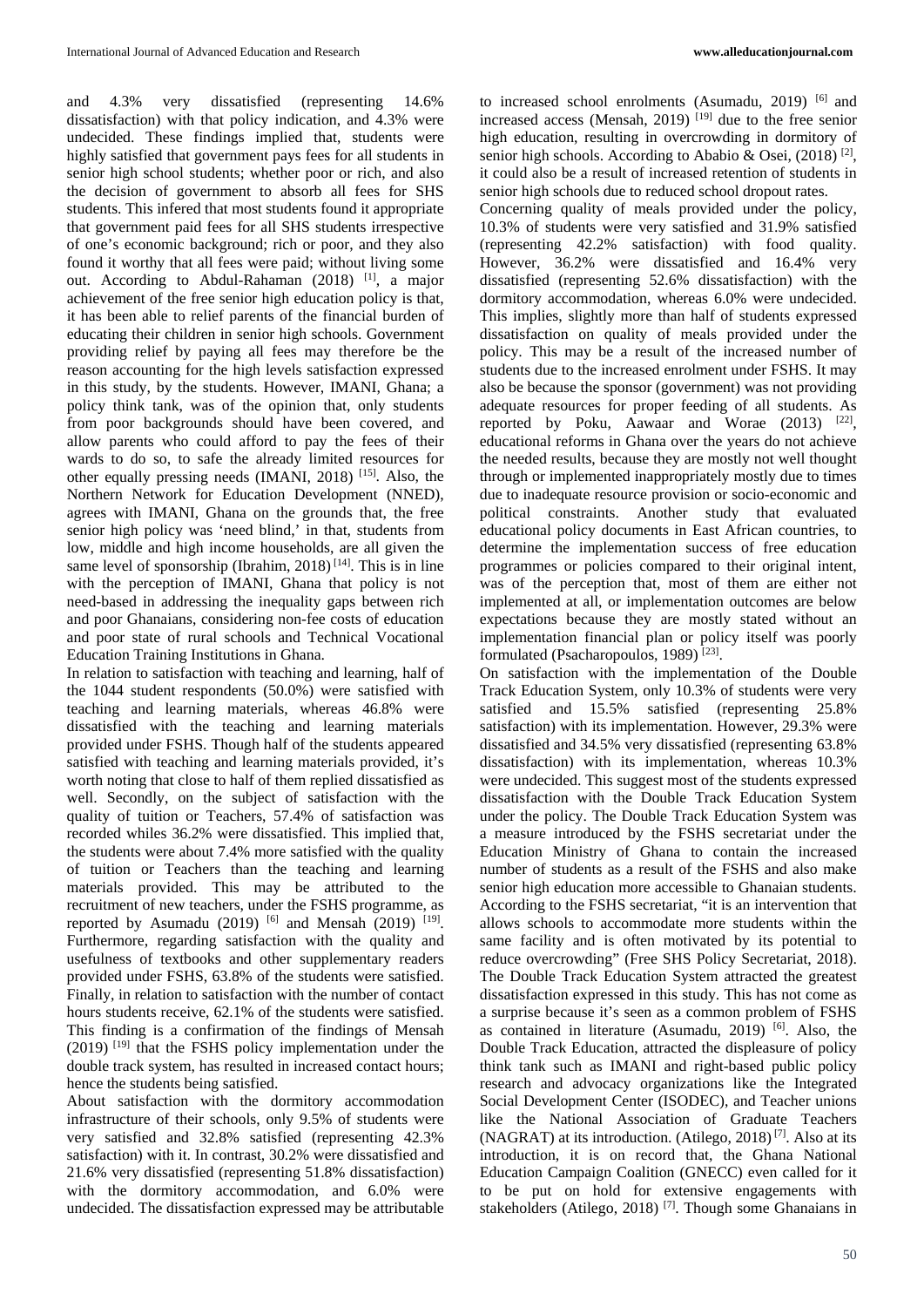academia such as Professor Godfred Alufar Bokpin of the University of Ghana Business School, described the FSHS as a bold decision requiring commendation from Ghanaians, an Educationist and senior research fellow at the University of Education, Winneba, Dr. Daniel Yielpieri, said the double track system "could cause social crises" such as teenage pregnancies and could cause students to engage in vices due to the long vacations associated with it (Nettey, 2018) [20] . Therefore the Double Track Education System has been a controversial subject form the inception.

Satisfaction is a key determinant of the survival of an educational system because increased satisfaction levels creates fertile grounds for students to acquire requisite knowledge, skills and mental fortitude for their future working life (Malik, Danish and Usman, n.d.). According to Malik *et al*., (n.d.) satisfaction increase student motivation to complete their course of study when proper institutional framework and structures; including infrastructure and qualified faculty, are put in place to ease teaching and learning; because the students will be more satisfied and motivated for completing their studies if the institution provides an environment which facilitates learning. This can be achieved when the institution has proper infrastructure for educational utility and essential parameters of professional and academic development. This opinion is supported by Risch and Kleine  $(2000)$ <sup>[25]</sup> who are of the view that, "students will be more motivated, loyal and good performers if their institution holds essential educational facilities, with affective staff for teaching and training." Therefore, for a policy such as FSHS to succeed, there is the need for stakeholder satisfaction.

**Table 3:** Satisfaction of Student Beneficiaries on the Free Senior High School (FSHS) Education Policy

| <b>Perception Indicators</b> |                                                                                                                                                    |     | SА            | А   |                                              | U  |               | D                        |               | <b>SD</b> |               |
|------------------------------|----------------------------------------------------------------------------------------------------------------------------------------------------|-----|---------------|-----|----------------------------------------------|----|---------------|--------------------------|---------------|-----------|---------------|
|                              |                                                                                                                                                    |     | $\frac{0}{0}$ |     | $\frac{0}{0}$                                |    | $\frac{6}{6}$ | F                        | $\frac{0}{0}$ | F         | $\frac{0}{0}$ |
|                              | I am satisfied that, government absorbs all fees for SHS students                                                                                  |     | 306 29.3      | 459 | 44.0                                         | 63 | 6.0           | 162 15.5 54 5.2          |               |           |               |
|                              | It is appropriate that senior high school education is free for all Ghanaian children.                                                             |     | 450 43.1      | 468 | 44.8                                         | 27 | 2.6           | 63                       | $6.0$ 36 3.4  |           |               |
|                              | It is appropriate that government pays fees for all students in senior high school<br>students; whether poor or rich.                              |     | 495 47.4      | 351 | 33.6 45                                      |    |               | 4.3 108 10.3 45 4.3      |               |           |               |
|                              | I am satisfied with teaching and learning materials given to me and my school in<br>supporting my education.                                       | 189 | 18.1          |     | 333 31.9                                     |    |               | 36 3.4 315 30.2 171 16.4 |               |           |               |
|                              | I am satisfied with the Quality of tuition (teaching) or Teachers I have in my school. [171]                                                       |     | 16.4          | 432 | 41.4                                         | 63 | 6.0           | 243 23.3 135 12.9        |               |           |               |
|                              | I am satisfied with the dormitory accommodation infrastructure of my school.                                                                       | 99  | 9.5           |     | 342 32.8                                     | 63 |               | 6.0 315 30.222521.6      |               |           |               |
|                              | I am satisfied with the Quality of meals provided in my school.<br>٠                                                                               |     | 108 10.3      |     | 333 31.9                                     | 54 | 5.2           | 378 36.2171 16.4         |               |           |               |
| $\blacksquare$               | I am satisfied with the Quality and usefulness of textbooks and other supplementary<br>readers provided under FSHS.                                | 225 | 21.6          | 441 | 42.2                                         | 81 |               | 7.8 216 20.7 81 7.8      |               |           |               |
|                              | I am satisfied with the implementation of the Double track education system of<br>secondary education in my school.                                | 108 | 10.3          | 162 | $\mid$ 15.5   108   10.3 306   29.3 360 34.5 |    |               |                          |               |           |               |
|                              | am satisfied with the number of contact hours (teaching time) I receive as a student. [216] 20.7   432   41.4   36   3.4   171   16.4   189   18.1 |     |               |     |                                              |    |               |                          |               |           |               |

Key: VS= Very Satisfied; S=Satisfied; U=Undecided; DS= Dissatisfied; VDS= Very Dissatisfied. Total = 1044

F= Frequency; %= Percentage Source: Field work data (2020).

#### **Conclusion**

The research revealed that, students generally perceived the policy as being a great financial relief, important, wellresourced and that their educational objectives were being achieved under the policy. However, the policy was perceived as being for political gain.

Regarding satisfaction with the policy, students were satisfied with teaching and learning materials, quality of tuition, contact hours, textbooks and the decision of government to sponsor senior high education by paying all fees. However, they expressed dissatisfaction with the double track education system, dormitory accommodation infrastructure and the quality of meals provided.

#### **Acknowledgement**

We are very thankful to the Almighty God for the gifts of our lives, providence and good health granted us during this research. We are grateful Lord for this opportunity!

To our hard working and able research assistants from across the regions, we say bravo! Thank you all.

# **References**

1. Abdul-Rahaman N, Abdul-Rahaman AB, Ming W, Ahmed A, Salma AS. The Free Senior High Policy: An Appropriate Replacement to the Progressive Free Senior High Policy. International Journal of Education

& Literacy Studies.2018:6(2):2202-9478. Available at www.ijels.aiac.org.au

- 2. Adu-Ababio K, Osei RD. Effects of an education reform on household poverty and inequality: A microsimulation analysis on the free Senior High School policy in Ghana, WIDER Working Paper, 2018, 147. ISBN 978-92-9256-589-3.
- 3. Adu-Gyamfi S, Donkoh WJ, Addo AA. Educational Reforms in Ghana: Past and Present. Journal of Education and Human Development,2016:5(3):158- 172.
- 4. Akufo-Addo. 1.2 million Students will enjoy Free SHS in September. Daily Guide Network, 2019, 771288. Retrieved from: https://www.ghanaweb.com/GhanaHomePage/NewsAr chive/1-2-million-students-will-enjoy-Free-SHS-in-September-Akufo-Addo
- 5. Akyeampong K. Revisiting Free Compulsory Universal Basic Education (FCUBE) in Ghana. Comparative. Education,2009:45(2):175-195.
- 6. Asumadu E. Challenges and prospects of the Ghana free Senior High School (SHS) policy: the case of SHS in Denkyembour District. University of Ghana,2019. Available at http://ugspace.ug.edu.gh
- 7. Atilego Y. Double track system: Challenges & Solutions. 2018. Retrieved from https://www.gbcghanaonline.com/features/double-